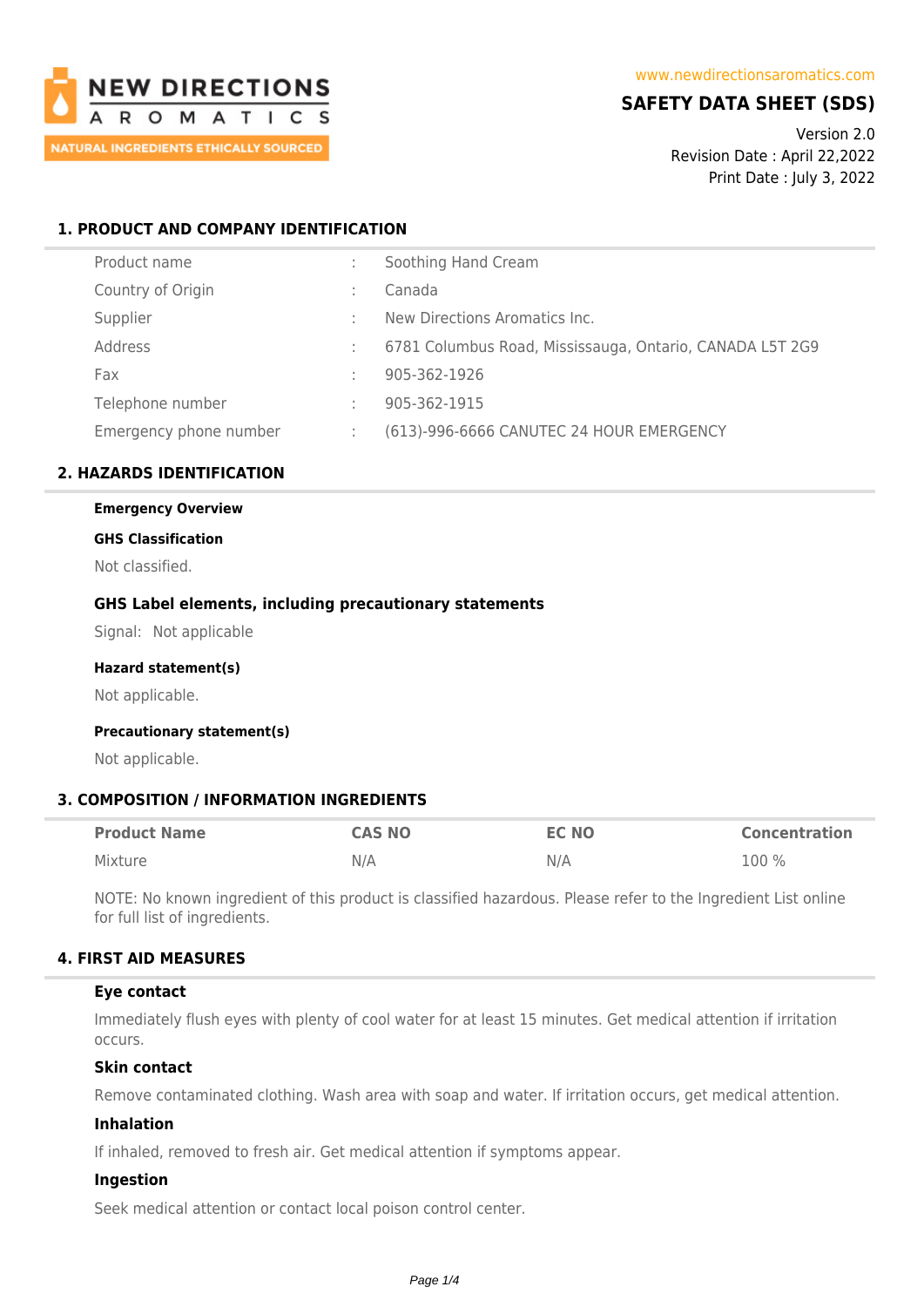# **Suitable extinguishing media**

Suitable extinguishing media for the surrounding fire should be used. Use water spray to cool containers.

#### **Unsuitable extinguishing media**

Water spray, water jet.

### **Special protective equipment and precautions for fire-fighters**

Wear proper protective equipment. Exercise caution when fighting any chemical fire. Use water spray or fog for cooling exposed containers.

### **Special hazards arising from the substance or its combustible products**

Hazardous decomposition products may be formed at extreme heat or if burned.

#### **Resulting gases**

Carbon oxides.

### **6. ACCIDENTAL RELEASE MEASURES**

#### **Personal precautions, protective equipment and emergency procedures.**

Equip clean crew with proper protection. Respiratory protection equipment may be necessary.

#### **Environmental precautions**

Prevent entry to sewers and public waters. Notify authorities if product enters sewers or public waters.

# **Methods and materials for containment and cleaning up**

Clean up any spills as soon as possible, using an absorbent material to collect it. Use suitable disposal containers.

# **7. HANDLING AND STORAGE**

# **Precautions for safe handling**

No direct lighting. No smoking. Ensure prompt removal from eyes. Wash hands and other exposed areas before eating, drinking or smoking and when leaving work. Handle in accordance with good industrial hygiene and safety procedures.

# **Conditions for safe storage, including any incompatibilities**

Keep container closed when not in use.

# **8. EXPOSURE CONTROLS AND PERSONAL PROTECTION**

#### **Eyes**

Use tightly sealed goggles.

### **Skin**

If skin contact or contamination of clothing is likely, protective clothing should be worn. Use protective gloves.

#### **Respiratory**

In case of insufficient ventilation, wear suitable respiratory equipment.

# **9. PHYSICAL AND CHEMICAL PROPERTIES**

| Appearance       | White to off-white rich cream.   |
|------------------|----------------------------------|
| Odor             | Characteristic odor.             |
| рH               | 6.0 to 6.5 @ 25 $^{\circ}$ C     |
| Relative density | 0.900 to 0.950 @ 25 $^{\circ}$ C |
| Solubility (ies) | Partially soluble in water.      |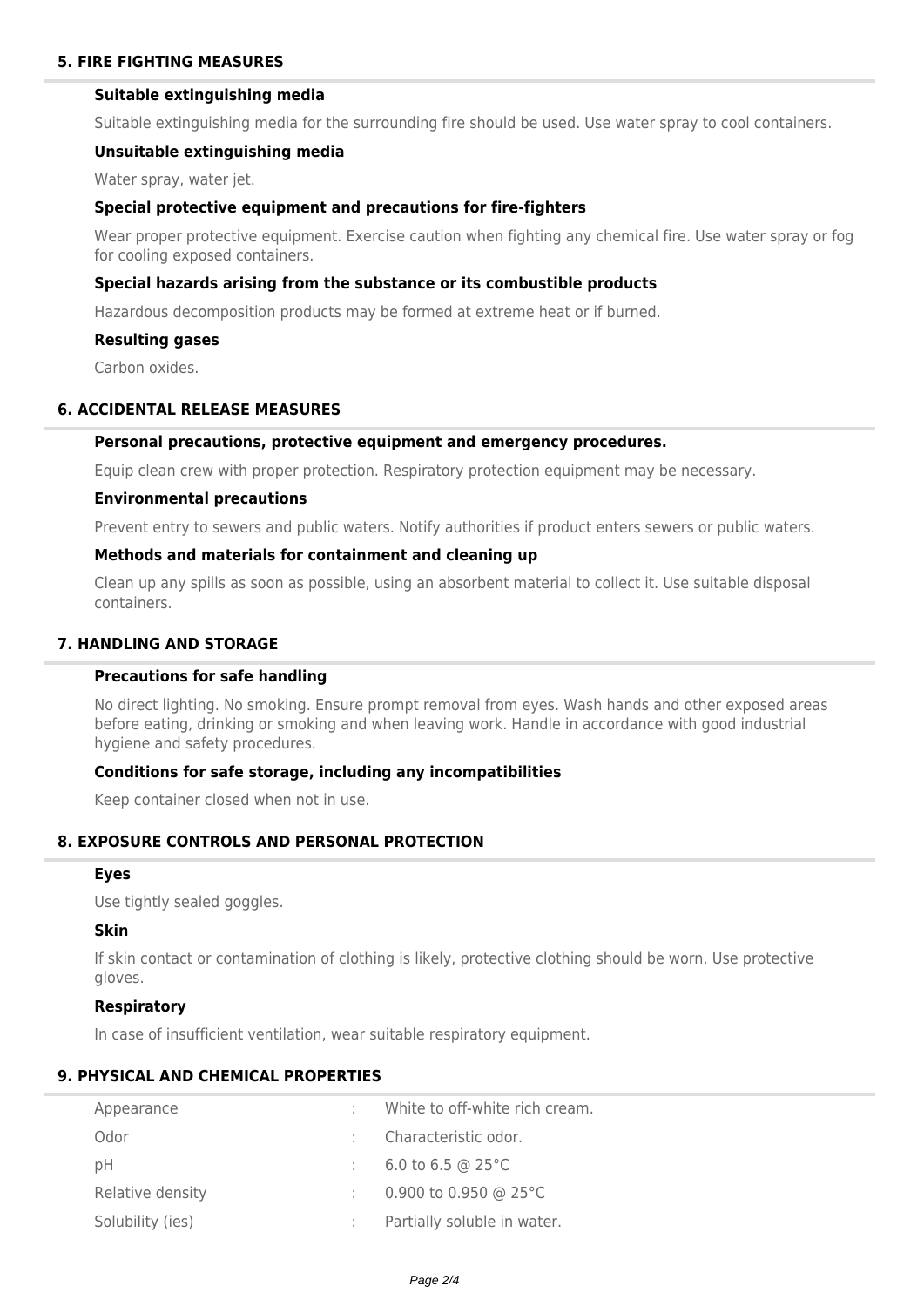# **10. STABILITY AND REACTIVITY**

### **Reactivity**

This material presents no significant reactivity hazard.

### **Chemical stability**

Chemically stable.

# **Possibility of hazardous reactions**

Hazardous polymerization will not occur.

# **Conditions to avoid**

Avoid sparks, flame and other heat sources.

#### **Incompatible materials**

Strong oxidizing agents.

#### **Hazardous decomposition products**

Carbon Oxides.

# **11. TOXICOLOGICAL INFORMATION**

## **Acute toxicity**

Not available.

### **Reproductive toxicity**

No adverse effects on reproduction are known.

#### **Skin contact**

Adverse skin effects should be prevented by normal care and personal hygiene.

#### **Eye contact**

Possible irritation should be prevented by wearing safety glasses.

# **12. ECOLOGICAL INFORMATION**

### **Ecotoxicity**

Avoid any pollution of ground, surface or underground water.

### **Persistence and degradability**

Not available.

# **Bio - accumulative potential**

Not available.

### **Mobility in soil**

Not available.

# **Other adverse effects**

Not available.

# **13. DISPOSAL CONSIDERATION**

Dispose of product in accordance with local, state or provincial and federal regulations. Check with local municipal authority to ensure compliance.

## **14. TRANSPORT INFORMATION**

#### **UN Number**

Not regulated.

#### **US DOT Shipping Description (Land)**